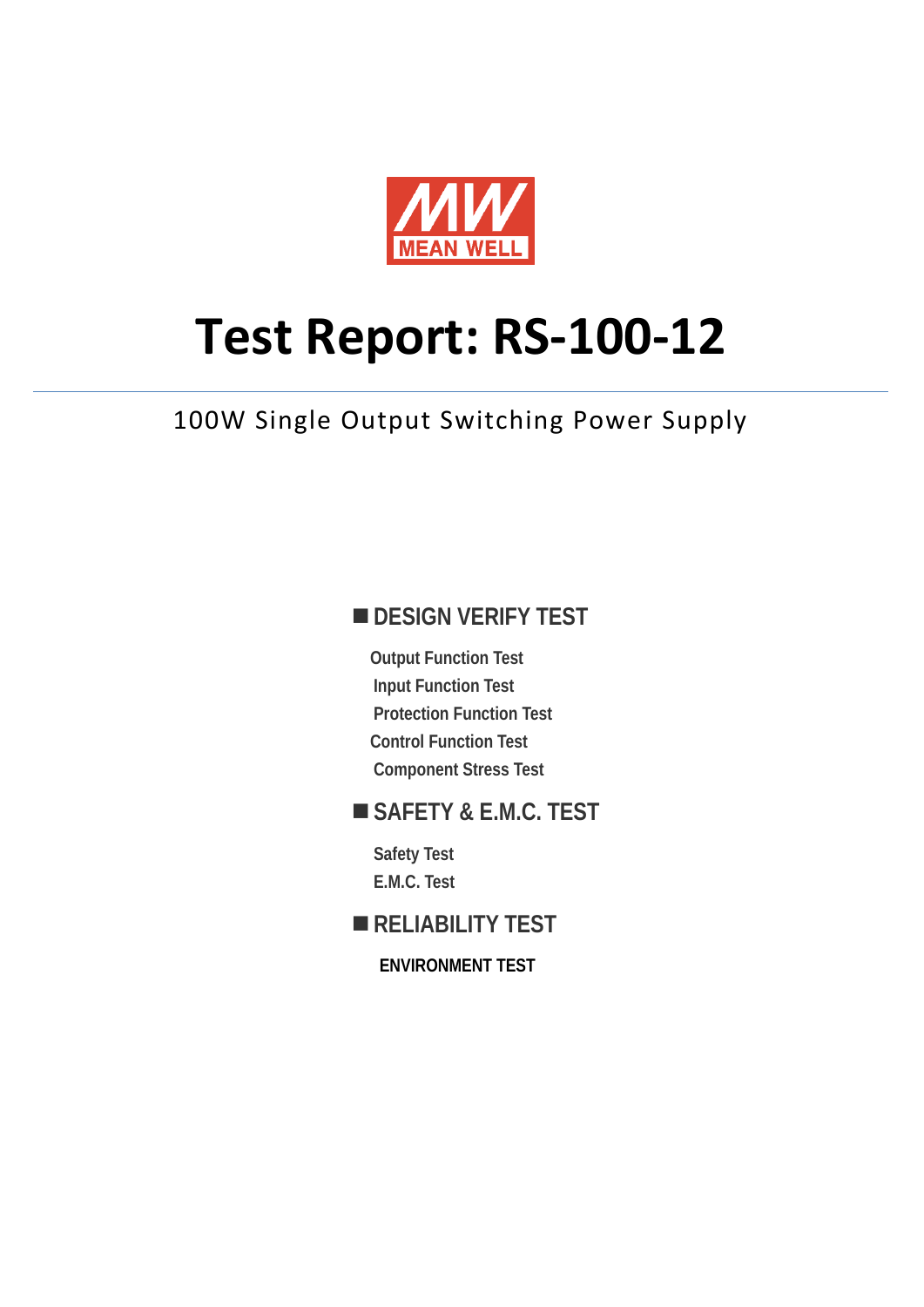

# **DESIGN VERIFY TEST**

# **OUTPUT FUNCTION TEST**

| <b>NO</b>      | <b>TEST ITEM</b>                                                                                                                                                                                                                                                                                                                                                              | <b>SPECIFICATION</b>                                                                          | <b>TEST CONDITION</b>                                                                                                                                                                                                                                                                                                        | <b>RESULT</b>                                                                                                                                                                                                                                                                                 |  |
|----------------|-------------------------------------------------------------------------------------------------------------------------------------------------------------------------------------------------------------------------------------------------------------------------------------------------------------------------------------------------------------------------------|-----------------------------------------------------------------------------------------------|------------------------------------------------------------------------------------------------------------------------------------------------------------------------------------------------------------------------------------------------------------------------------------------------------------------------------|-----------------------------------------------------------------------------------------------------------------------------------------------------------------------------------------------------------------------------------------------------------------------------------------------|--|
| $\mathbf{1}$   | OUTPUT VOLTAGE<br>ADJUST RANGE                                                                                                                                                                                                                                                                                                                                                | CH1: 11.4 V~13.2 V                                                                            | I/P: 230 VAC<br>I/P: 115 VAC                                                                                                                                                                                                                                                                                                 | 11.30V~13.88V/230VAC<br>11.30V~13.88V/115VAC                                                                                                                                                                                                                                                  |  |
|                |                                                                                                                                                                                                                                                                                                                                                                               |                                                                                               | O/P : MIN LOAD                                                                                                                                                                                                                                                                                                               |                                                                                                                                                                                                                                                                                               |  |
|                |                                                                                                                                                                                                                                                                                                                                                                               |                                                                                               | Ta: $25^{\circ}$ C                                                                                                                                                                                                                                                                                                           |                                                                                                                                                                                                                                                                                               |  |
| $\overline{2}$ | <b>OUTPUT VOLTAGE(Max)</b>                                                                                                                                                                                                                                                                                                                                                    | $V1: -1\% - 1\%$                                                                              | I/P: 88VAC /264VAC                                                                                                                                                                                                                                                                                                           | V1: -0.06 %~0.06%                                                                                                                                                                                                                                                                             |  |
|                | TOLERANCE                                                                                                                                                                                                                                                                                                                                                                     |                                                                                               | O/P:FULL/ MIN. LOAD                                                                                                                                                                                                                                                                                                          |                                                                                                                                                                                                                                                                                               |  |
|                |                                                                                                                                                                                                                                                                                                                                                                               |                                                                                               | Ta: $25^{\circ}$ C                                                                                                                                                                                                                                                                                                           |                                                                                                                                                                                                                                                                                               |  |
| $\mathbf{3}$   | LINE REGULATION (Max)                                                                                                                                                                                                                                                                                                                                                         | V1: -0.5 %~ 0.5 %                                                                             | I/P: 88VAC~ 264VAC                                                                                                                                                                                                                                                                                                           | V1: -0.01 %~0.01%                                                                                                                                                                                                                                                                             |  |
|                |                                                                                                                                                                                                                                                                                                                                                                               |                                                                                               | O/P:FULL LOAD<br>Ta: $25^{\circ}$ C                                                                                                                                                                                                                                                                                          |                                                                                                                                                                                                                                                                                               |  |
|                |                                                                                                                                                                                                                                                                                                                                                                               |                                                                                               |                                                                                                                                                                                                                                                                                                                              |                                                                                                                                                                                                                                                                                               |  |
| 4              | LOAD REGULATION(Max)                                                                                                                                                                                                                                                                                                                                                          | V1: -0.5 %~0.5 %                                                                              | I/P: 230VAC                                                                                                                                                                                                                                                                                                                  | V1:0.06 %~0.06%                                                                                                                                                                                                                                                                               |  |
|                |                                                                                                                                                                                                                                                                                                                                                                               |                                                                                               | O/P:FULL ~MIN LOAD<br>Ta: $25^{\circ}$ C                                                                                                                                                                                                                                                                                     |                                                                                                                                                                                                                                                                                               |  |
| 5              | OVER/UNDERSHOOT TEST                                                                                                                                                                                                                                                                                                                                                          | $< \pm 5\%$                                                                                   | I/P: 230VAC                                                                                                                                                                                                                                                                                                                  | 0.8%                                                                                                                                                                                                                                                                                          |  |
|                |                                                                                                                                                                                                                                                                                                                                                                               |                                                                                               | O/P:FULL LOAD                                                                                                                                                                                                                                                                                                                |                                                                                                                                                                                                                                                                                               |  |
|                |                                                                                                                                                                                                                                                                                                                                                                               |                                                                                               | Ta: $25^{\circ}$ C                                                                                                                                                                                                                                                                                                           |                                                                                                                                                                                                                                                                                               |  |
| 6              | RIPPLE & NOISE(Max)                                                                                                                                                                                                                                                                                                                                                           | V1: 120 mVp-p                                                                                 | I/P:230VAC                                                                                                                                                                                                                                                                                                                   | V1: 69mVp-p                                                                                                                                                                                                                                                                                   |  |
|                |                                                                                                                                                                                                                                                                                                                                                                               |                                                                                               | O/P:FULL LOAD<br>Ta:25°C                                                                                                                                                                                                                                                                                                     |                                                                                                                                                                                                                                                                                               |  |
|                | high frequency:                                                                                                                                                                                                                                                                                                                                                               |                                                                                               | low frequency:                                                                                                                                                                                                                                                                                                               |                                                                                                                                                                                                                                                                                               |  |
|                | Measurement Menu<br>Source<br>Type:<br>Pk-Pk<br>Add<br>Measuremer                                                                                                                                                                                                                                                                                                             | $Pk$ - $Pk(1)$<br>Meas Window Main<br>Settings<br>Clear Mess<br>Statistics<br><b>Exercise</b> | <u> 1988 - An Angele Barbara, margaret a shekara ta 1989 - An Angele Barbara, margaret a shekara ta 1989 - An Angel</u><br><u>i samara di sabota ti tire jabb. jarta this i i al-tal i al-tal i diri jugit, ang il inang ta taga saba i apista</u><br>Measurement Menu<br>Add<br>Source<br>٠l<br>Type:<br>Pk-Pk<br>Measureme | Pk-Pk(1):<br>٠<br>Meas Window, Main<br>Clear Meas<br>Statistics<br>Settings                                                                                                                                                                                                                   |  |
| $\overline{7}$ | SET UP TIME(Max)                                                                                                                                                                                                                                                                                                                                                              | 500ms /230VAC<br>1200ms /115VAC                                                               | I/P: 230 VAC<br>I/P: 115 VAC                                                                                                                                                                                                                                                                                                 | 230VAC/206 ms<br>115VAC/246 ms                                                                                                                                                                                                                                                                |  |
|                |                                                                                                                                                                                                                                                                                                                                                                               |                                                                                               | O/P: FULL LOAD                                                                                                                                                                                                                                                                                                               |                                                                                                                                                                                                                                                                                               |  |
|                |                                                                                                                                                                                                                                                                                                                                                                               |                                                                                               | Ta: $25^{\circ}$ C                                                                                                                                                                                                                                                                                                           |                                                                                                                                                                                                                                                                                               |  |
|                | INPUT=230VAC/50HZ @ FULL LOAD                                                                                                                                                                                                                                                                                                                                                 |                                                                                               |                                                                                                                                                                                                                                                                                                                              | INPUT=115VAC/60HZ@FULLLOAD                                                                                                                                                                                                                                                                    |  |
|                | CH1: Output Voltage CH2: AC Input Voltage<br>50.00ms/ -1.061s                                                                                                                                                                                                                                                                                                                 |                                                                                               |                                                                                                                                                                                                                                                                                                                              | CH1: Output Voltage CH2: AC Input Voltage<br>50.00ms/ -1.000s<br>Rol                                                                                                                                                                                                                          |  |
|                | Curson<br>Magus<br>X1(1)<br>$-1.187000000000$<br>Q(1)<br>981.000000000<br>ΔX<br>206.000000000m<br>$1/\Delta X$<br>4.8544Hz<br>Y1(1)<br>$Y2(1)$ :<br>10.8000V<br>۵Y<br>10.8000V<br><b>AY/AX</b><br>52.4272V/s<br>fхìl.<br>Cursors Menu<br>Source<br>Cursors<br>Units<br>X1: -1.187000000000s<br>Y1:0.0V<br>Mode<br>n<br>o<br>Manual<br>$\infty$<br>Y2 10.8000V<br>981 00000000 |                                                                                               | 0.0V<br>ursors Menu<br>Source<br>Cursors<br>Made<br>Manual<br>$\bullet$                                                                                                                                                                                                                                                      | Curson<br>Man<br>X1(1)<br>$-1.151000000000$<br>20)<br>906 000000000<br>AX<br>246.000000000m<br>$1/\Delta$ X<br>4.0650Hz<br>$Y1(1)$ :<br>0.0<br>Y2(1)<br>10.8000V<br>AY:<br>10.8000V<br><b>AY/AX</b><br>43.9024V/s<br>Units<br><del>-</del><br>X1: -1.151000000000s<br>Y1:0.0V<br>Y2. 10.8000V |  |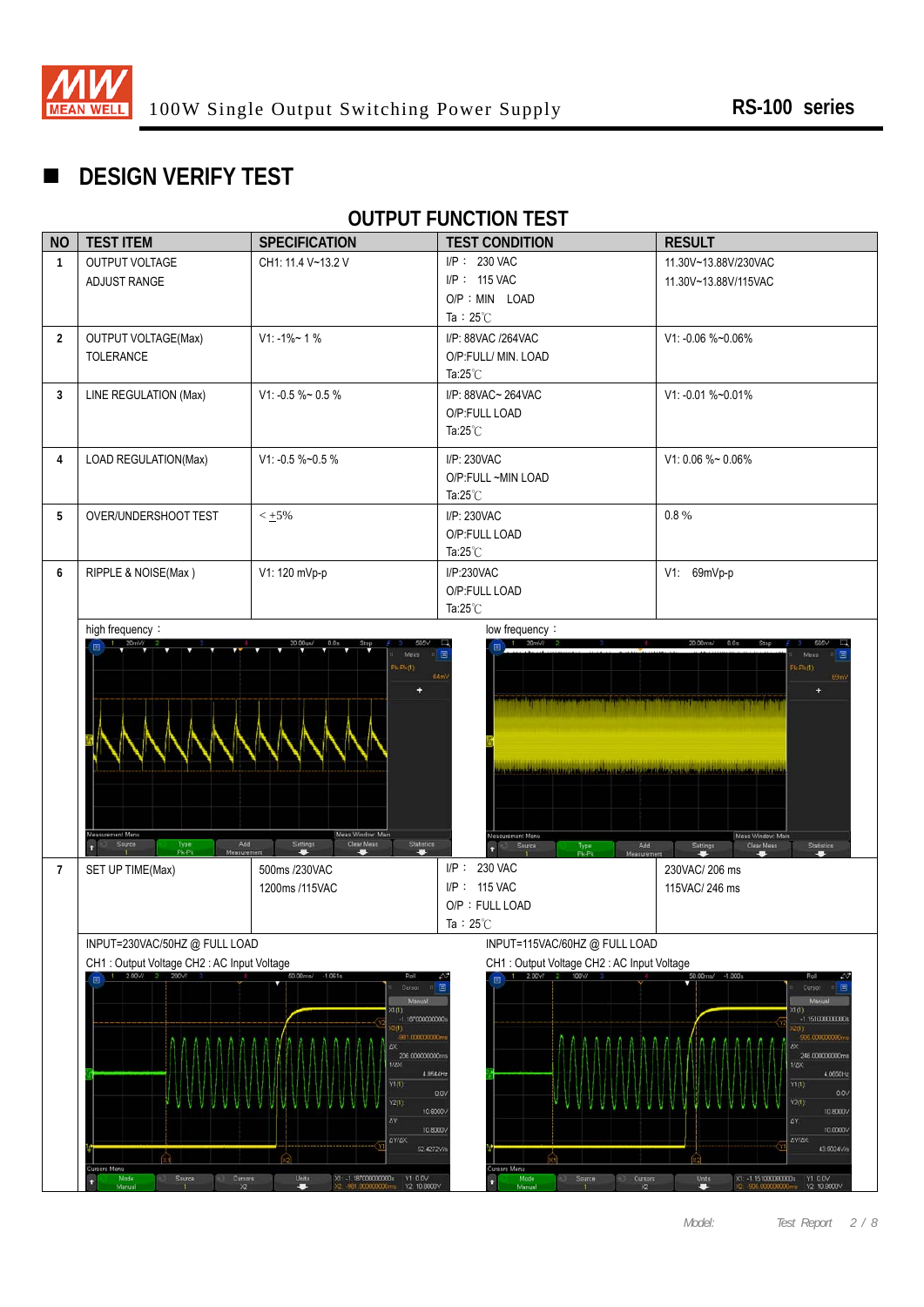

#### 100W Single Output Switching Power Supply **RS-100 series**

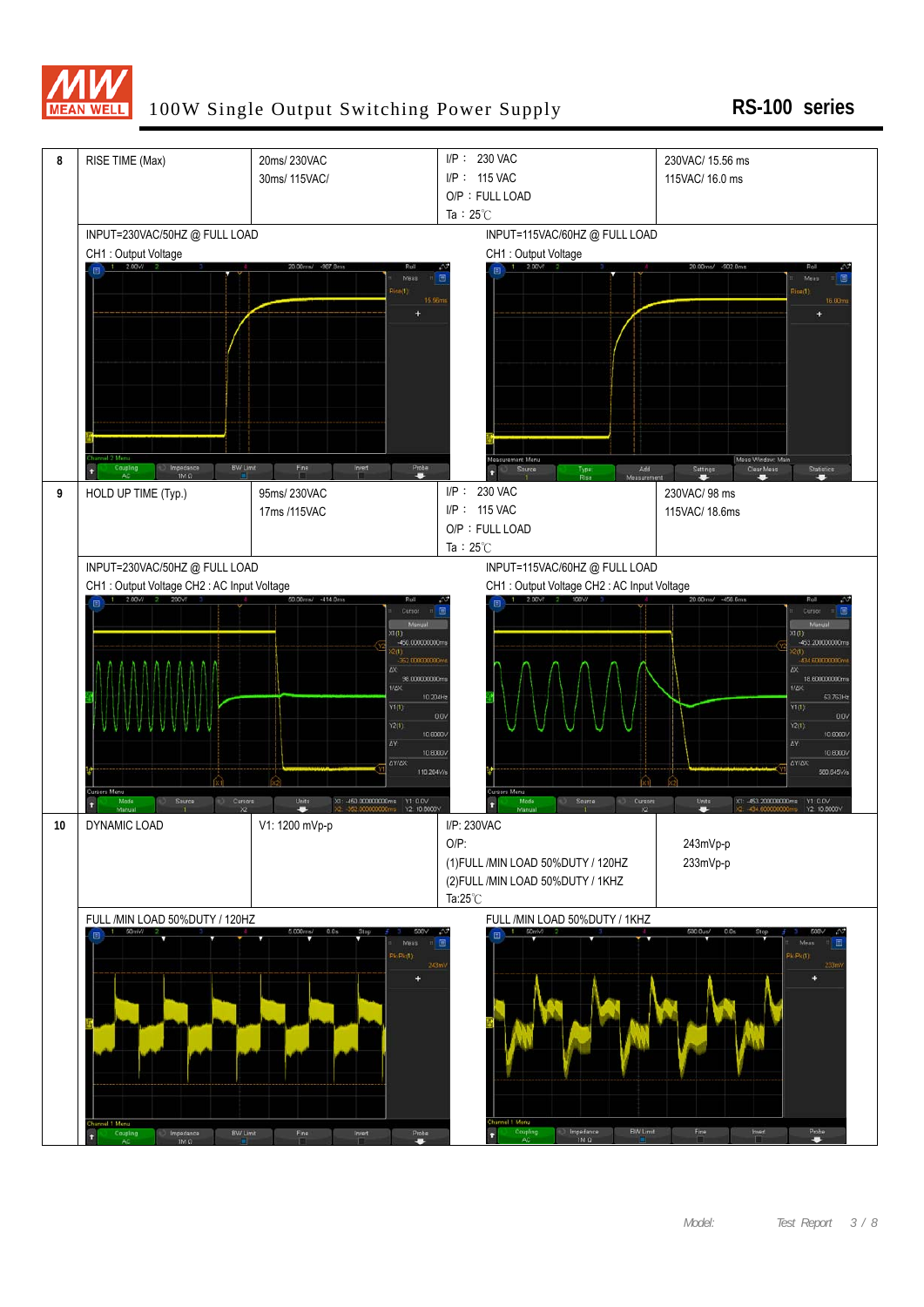

#### **INPUT FUNCTION TEST**

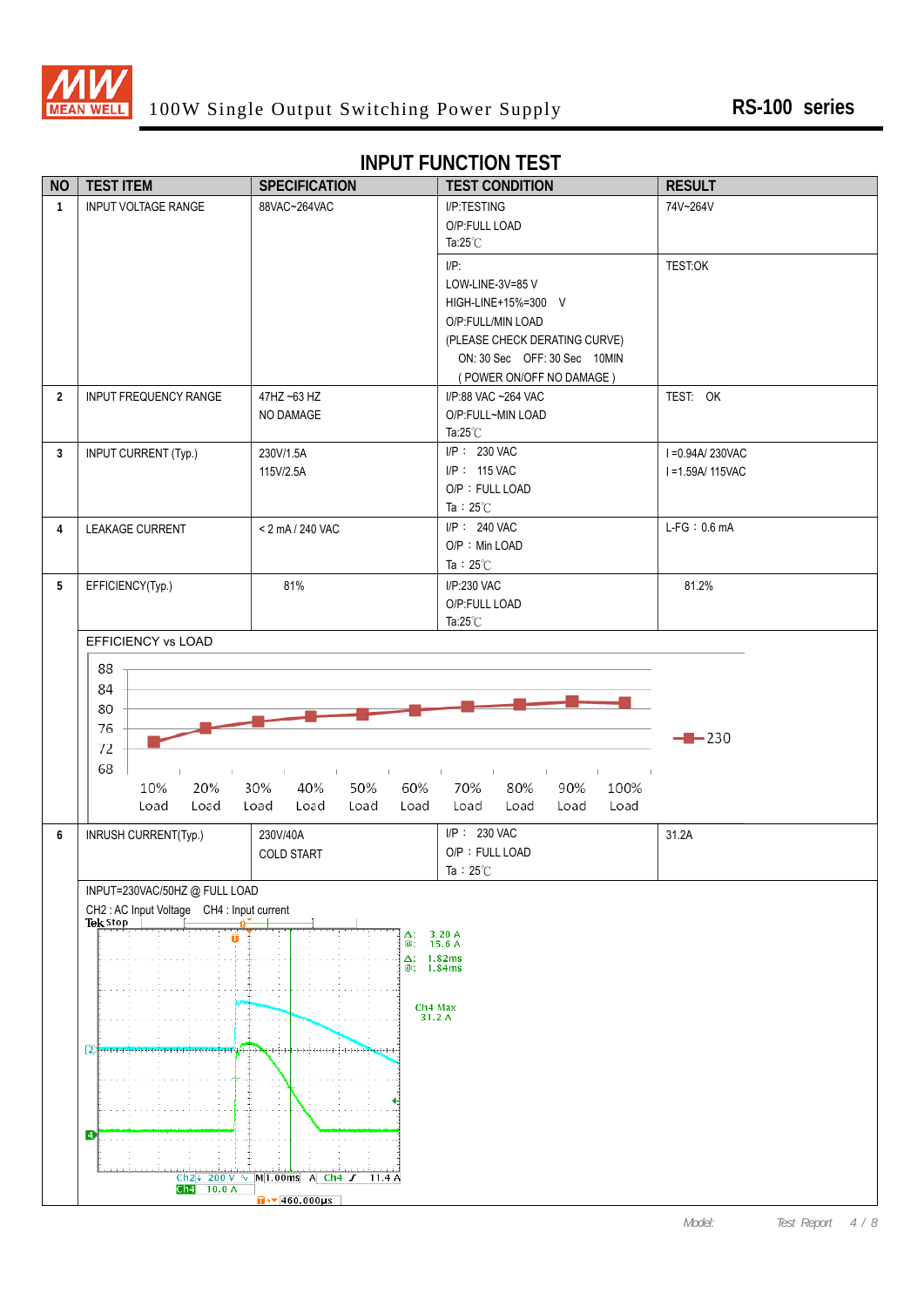

# **PROTECTION FUNCTION TEST**

| <b>NO</b> | <b>TEST ITEM</b>        | <b>SPECIFICATION</b> | <b>TEST CONDITION</b> | <b>RESULT</b>                        |
|-----------|-------------------------|----------------------|-----------------------|--------------------------------------|
|           | OVER LOAD PROTECTION    | 110 %~150%           | $I/P: 264$ VAC        | 128.2%/264VAC                        |
|           |                         |                      | I/P: 230VAC           | 127.5%/230VAC                        |
|           |                         |                      | I/P: 115VAC           | 125.8%/115VAC                        |
|           |                         |                      | O/P:TESTING           | <b>PROTECTION TYPE:</b>              |
|           |                         |                      | Ta:25 $°C$            | Hiccup mode , recovers automatically |
|           |                         |                      |                       | after fault condition is removerd    |
| 2         | OVER VOLTAGE PROTECTION | 13.8V~16.2V          | $I/P: 264$ VAC        | 14.7V/264VAC                         |
|           |                         |                      | I/P: 230VAC           | 14.7V/230VAC                         |
|           |                         |                      | I/P: 88VAC            | 14.7V/88VAC                          |
|           |                         |                      | O/P:MIN LOAD          | <b>PROTECTION TYPE:</b>              |
|           |                         |                      | Ta: $25^{\circ}$ C    | Hiccup mode , recovers automatically |
|           |                         |                      |                       | after fault condition is removerd    |
| 3         | SHORT PROTECTION        | SHORT EVERY OUTPUT   | $I/P: 264$ VAC        | NO DAMAGE                            |
|           |                         | 1 HOUR NO DAMAGE     | O/P: FULL LOAD        | <b>PROTECTION TYPE:</b>              |
|           |                         |                      | Ta: $25^{\circ}$ C    | Hiccup mode , recovers automatically |
|           |                         |                      |                       | after fault condition is removerd    |

### **COMPONENT STRESS TEST**

| <b>NO</b>      | <b>TEST ITEM</b>                  | <b>SPECIFICATION</b> | <b>TEST CONDITION</b>                        | <b>RESULT</b>                |
|----------------|-----------------------------------|----------------------|----------------------------------------------|------------------------------|
| $\mathbf{1}$   | <b>PWM Transistor</b>             | Q1 Rated             | AC ON/OFF                                    |                              |
|                | (D to S) or (C to E) Peak Voltage | : 9A/ 900 V          | I/P:High-Line +3V =267V                      | VDS:                         |
|                |                                   |                      | VDS:                                         | (1)<br>775V                  |
|                |                                   |                      | O/P: (1)Full Load                            | (2)<br>823V                  |
|                |                                   |                      | (2) Output Short                             | 647V<br>(3)                  |
|                |                                   |                      | (3) Full load continue                       |                              |
|                |                                   |                      | Ta: $25^{\circ}$ C                           |                              |
| $\overline{2}$ | O/P DIODE                         | D60<br>Rated         | I/P:High-Line +3V =267 V                     |                              |
|                |                                   | : 20A/200 V          | AC ON/OFF                                    | 104.7V<br>(1)                |
|                |                                   |                      | O/P: (1)Full Load                            | 116.8V<br>(2)                |
|                |                                   |                      | (2)Output Short                              | 79.0V<br>(3)                 |
|                |                                   |                      | (3) Full load continue                       |                              |
|                |                                   |                      | Ta: $25^{\circ}$ C                           |                              |
| 3              | Input Capacitor Voltage           | C5 Rated             | I/P:High-Line +3V =267V                      | 372V<br>(1)                  |
|                |                                   | : 150 $\mu$ / 400 V  | O/P: (1)Full Load input on/off               | 372V<br>(2)                  |
|                |                                   |                      | (2) Min load input on /Off                   | 368V<br>(3)                  |
|                |                                   |                      | (3) Full Load /Min load Change               | (4)<br>363V                  |
|                |                                   |                      | (4) Full load continue<br>Ta: $25^{\circ}$ C |                              |
|                |                                   |                      |                                              | U1                           |
| 4              | Control IC Voltage Test           | U1 Rated             | AC ON/OFF                                    |                              |
|                |                                   | : 8.4 V~ 21 V        | I/P:High-Line +3V =267 V                     | $(1)$ 15.7V                  |
|                |                                   |                      | O/P(1)FULL LOAD<br>(2) Output Short          | 15.5V<br>(2)<br>$(3)$ 15.5V  |
|                |                                   |                      | $(3)$ O.L.P                                  | $(4)$ 13.6V                  |
|                |                                   |                      | $(4)$ O.V.P.                                 | $(5)$ 15.5V                  |
|                |                                   |                      | (5)NO LOAD VRmin(LOW                         |                              |
|                |                                   |                      | LINE)                                        |                              |
|                |                                   |                      | Ta: $25^{\circ}$ C                           |                              |
| 5              | Clamp Diode                       | D1 Rated             | AC ON/OFF                                    | 460V<br>(1)                  |
|                |                                   | : 2A/ 1000 V         | $I/P$ : High-Line +3V = 267 V                | (2)<br>420V                  |
|                |                                   |                      | O/P: (1) Dynamic Load                        |                              |
|                |                                   |                      | 90%Duty/1KHz                                 |                              |
|                |                                   |                      | (2) Full load continue                       |                              |
|                |                                   |                      | Ta: $25^{\circ}$ C                           |                              |
|                |                                   |                      |                                              | 5/8<br>Model:<br>Test Report |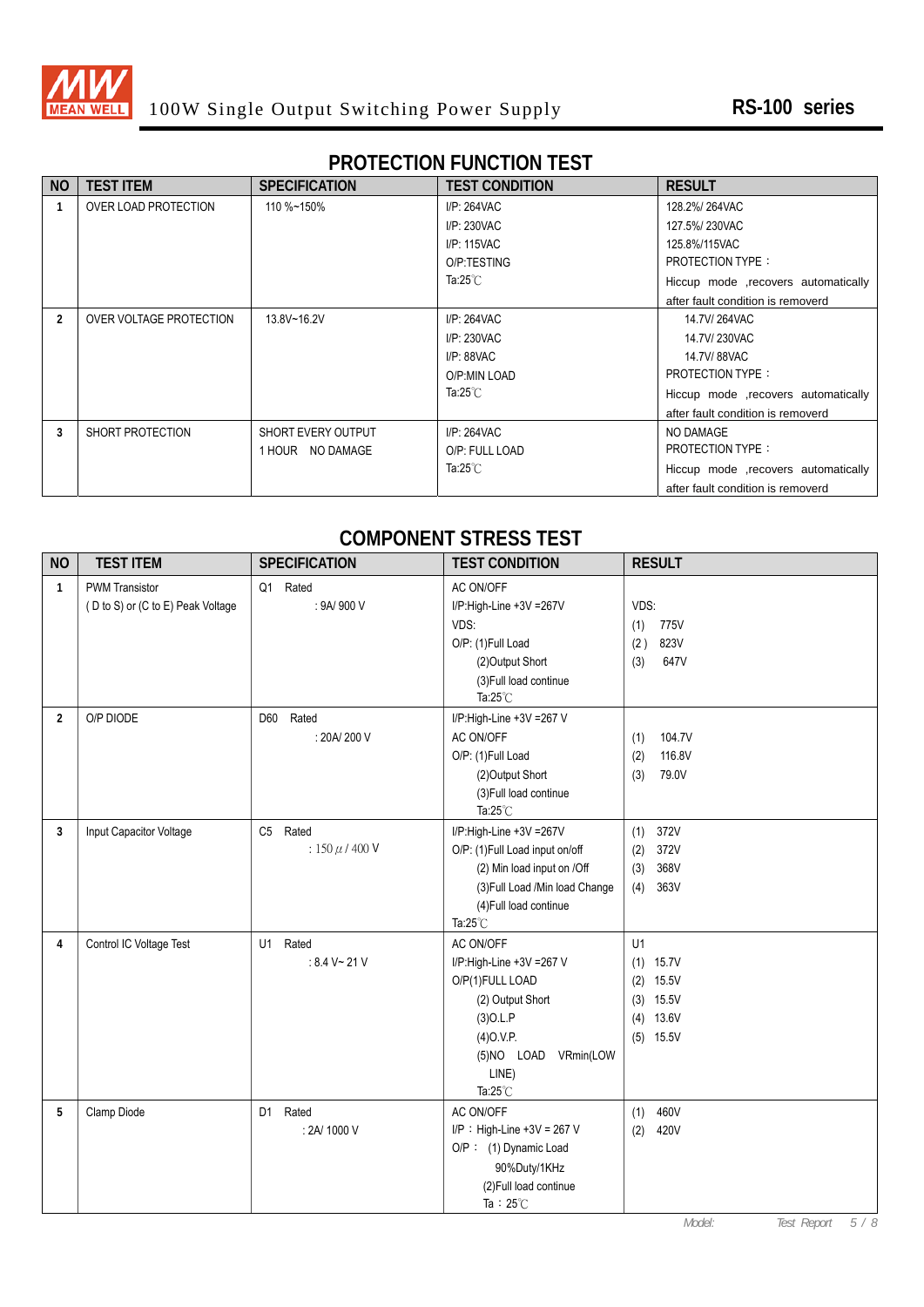

# **SAFETY TEST**

| N <sub>0</sub> | <b>TEST ITEM</b>            | <b>SPECIFICATION</b>             | <b>TEST CONDITION</b>         | <b>RESULT</b>       |
|----------------|-----------------------------|----------------------------------|-------------------------------|---------------------|
|                | WITHSTAND VOLTAGE           | I/P-O/P: 3KVAC/min               | $I/P$ -O/P: 3.6 KVAC/min      | I/P-O/P:14.26mA     |
|                |                             | I/P-FG:2 KVAC/min                | I/P- FG: 2.4 KVAC/min         | I/P-FG:12.54mA      |
|                |                             | O/P-FG: 0.5KVAC/min              | O/P - FG: 0.6 KVAC/min        | $O/P-FG:3.73mA$     |
|                |                             |                                  | Ta:25 $°C$                    | NO DAMAGE           |
|                | <b>ISOLATION RESISTANCE</b> | $I/P$ -O/P:500VDC>100MQ          | 600<br>$I/P$ -O/P:<br>VDC.    | $I/P$ -O/P: 9999MQ  |
|                |                             | I/P- FG:500VDC>100MQ             | 600<br><b>VDC</b><br>I/P- FG: | $I/P-FG: 9999MQ$    |
|                |                             | $O/P$ - FG:500VDC>100MQ          | Ta: $25^{\circ}$ C            | $O/P-FG: 9999MO$    |
|                |                             |                                  |                               | NO DAMAGE           |
| 3              | <b>GROUNDING CONTINUITY</b> | FG(PE) TO CHASSIS                | $40$ A / $2$ min              | $6 \text{ m}\Omega$ |
|                |                             | OR TRACE < $100 \text{ m}\Omega$ | Ta: 25℃/70%RH                 |                     |
|                |                             |                                  |                               |                     |

# **E.M.C TEST**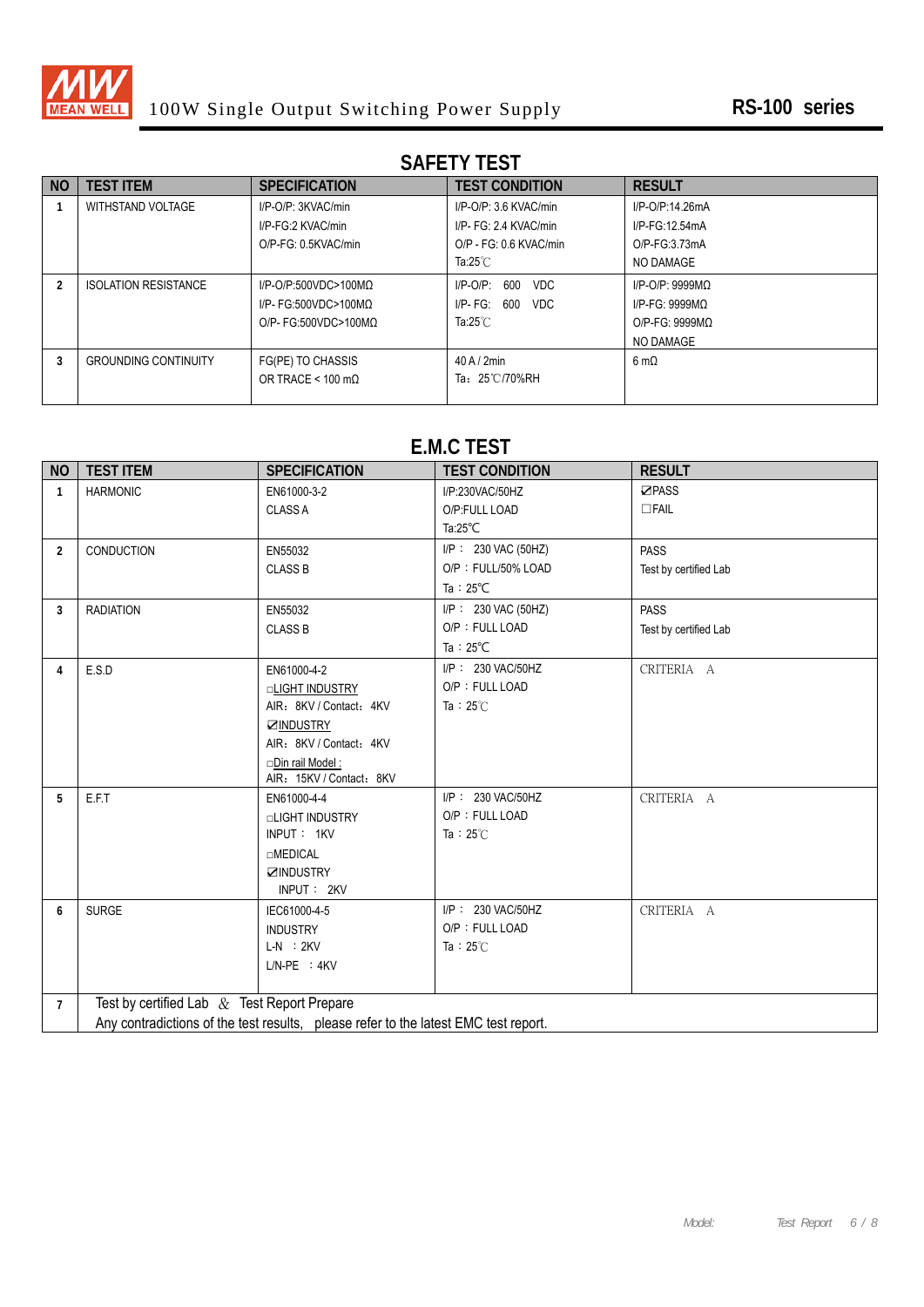

# **RELIABILITY TEST**

# **ENVIRONMENT TEST**

| ROOM AMBIENT Ta= 23.5 $^{\circ}$ C<br>HIGH AMBIENT Ta= 50.0 °C                             |  |  |
|--------------------------------------------------------------------------------------------|--|--|
|                                                                                            |  |  |
|                                                                                            |  |  |
|                                                                                            |  |  |
|                                                                                            |  |  |
|                                                                                            |  |  |
|                                                                                            |  |  |
| 76.1°C                                                                                     |  |  |
| 86.0°C                                                                                     |  |  |
| 70.6°C                                                                                     |  |  |
| 104.4°C                                                                                    |  |  |
| 100.6°C                                                                                    |  |  |
| 88.2°C                                                                                     |  |  |
| 92.7°C                                                                                     |  |  |
| 108.6°C                                                                                    |  |  |
| 84.5°C<br>81.9°C                                                                           |  |  |
| $90.5^{\circ}$ C                                                                           |  |  |
| 101.8°C                                                                                    |  |  |
| 89.4°C                                                                                     |  |  |
| 96.9°C                                                                                     |  |  |
|                                                                                            |  |  |
| TEST: OK                                                                                   |  |  |
|                                                                                            |  |  |
|                                                                                            |  |  |
| TEST: OK                                                                                   |  |  |
|                                                                                            |  |  |
|                                                                                            |  |  |
| TEST: OK                                                                                   |  |  |
|                                                                                            |  |  |
|                                                                                            |  |  |
| $+0.0054\%$ (0~50°C)                                                                       |  |  |
|                                                                                            |  |  |
| 1. Thermal shock Temperature : -45°C~ +90°C<br>TEST: OK                                    |  |  |
| 2. Temperature change rate : 25°C / MIN                                                    |  |  |
| 3. Dwell time low and high temperature : 30 MIN/EACH                                       |  |  |
| 4. Total test cycle: 10 CYCLE                                                              |  |  |
| 5. Input/Output condition: STATIC                                                          |  |  |
| TEST: OK<br>1. Thermal shock Temperature : -25°C~ +55°C                                    |  |  |
| 2. Temperature change rate : 25°C / MIN                                                    |  |  |
| 3. Dwell time low and high temperature : 30 MIN/EACH                                       |  |  |
| 4. Total test cycle: 16 CYCLE                                                              |  |  |
| 5. Input/Output condition:                                                                 |  |  |
| 15cycle:230V/ FULL LOAD AC ON 3sec/AC OFF 1sec TEST<br>1cycle:230V/ FULL LOAD Burn In Test |  |  |
|                                                                                            |  |  |